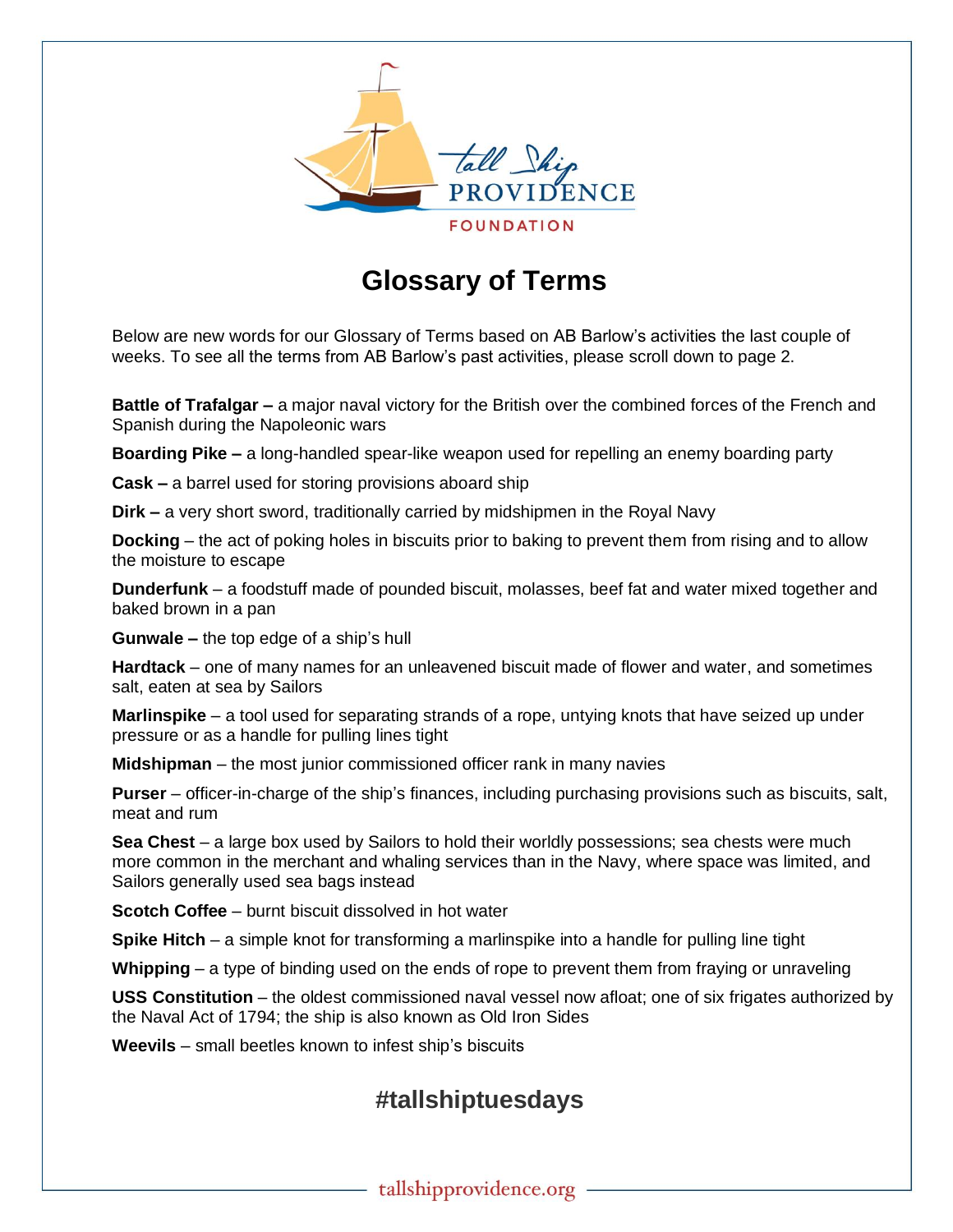

## **Words from Previous Glossary of Terms**

**Aft** – near the stern; toward the rear of the vessel

**Aft Cabin** –often called the captain's cabin, a large cabin at the stern of the vessel

**Anchor** – the device by which, when dropped to the bottom, the vessel is held fast

**Binnacle** – a box near the helm containing the compass

**Boom** – a spar used to extend the foot of a fore-and-aft sail or studding sail

**Bow** – the front of the ship, the rounded part of a vessel forward

**Bowsprit** – a large and strong spar, standing from the bow of a vessel

**Chafing Gear** – pads, mats, ropes and other materials tied around pieces of rigging to protect them from rubbing on spars and other parts of the rig

**Deck prism** – a prism of glass fitted into the deck to allow light into the compartment below

**Fore** – toward the front of the vessel, used to distinguish the forward part of a vessel or things in that direction

**Foxes –** pieces of scrap line made by twisting together several strands or yarns

**Guns** – armament with a naval carriage; the original *Providence* had 12 four-pound guns and 14 small rail guns

**Hand, Reef & Steer –** traditional qualifications of an able seaman, to hand is to take in or furl a sail and to reef is to shorten sail and to steer is to take a turn at the helm

**Helmsman** – the Sailor stationed at the ship's helm (wheel) in charge of steering and keeping a straight course

**Jibboom** – the boom rigged out beyond the bowsprit to which the tack of a jib is lashed

**Main deck** – the largest deck on a vessel

**Main hold** – cargo hold, also holds provisions, spare parts and sailors

**Marline** – light, two-stranded line; often tarred and used for seizing

**Marlinespike** – a tapered metal spike used to separate strands of rope, untie knots and as a handle for hauling away on seizings, whippings, etc.

**Mast** – a spar set upright from the deck to support rigging, yards and sails

**Merchant Service** – the industry concerned with commercial shipping ventures (i.e., non-military)

**Port** – the left side of a vessel, looking forward, used in place of "larboard"

**Quarter Deck** – raised deck toward the stern where navigation and command of the vessel take place